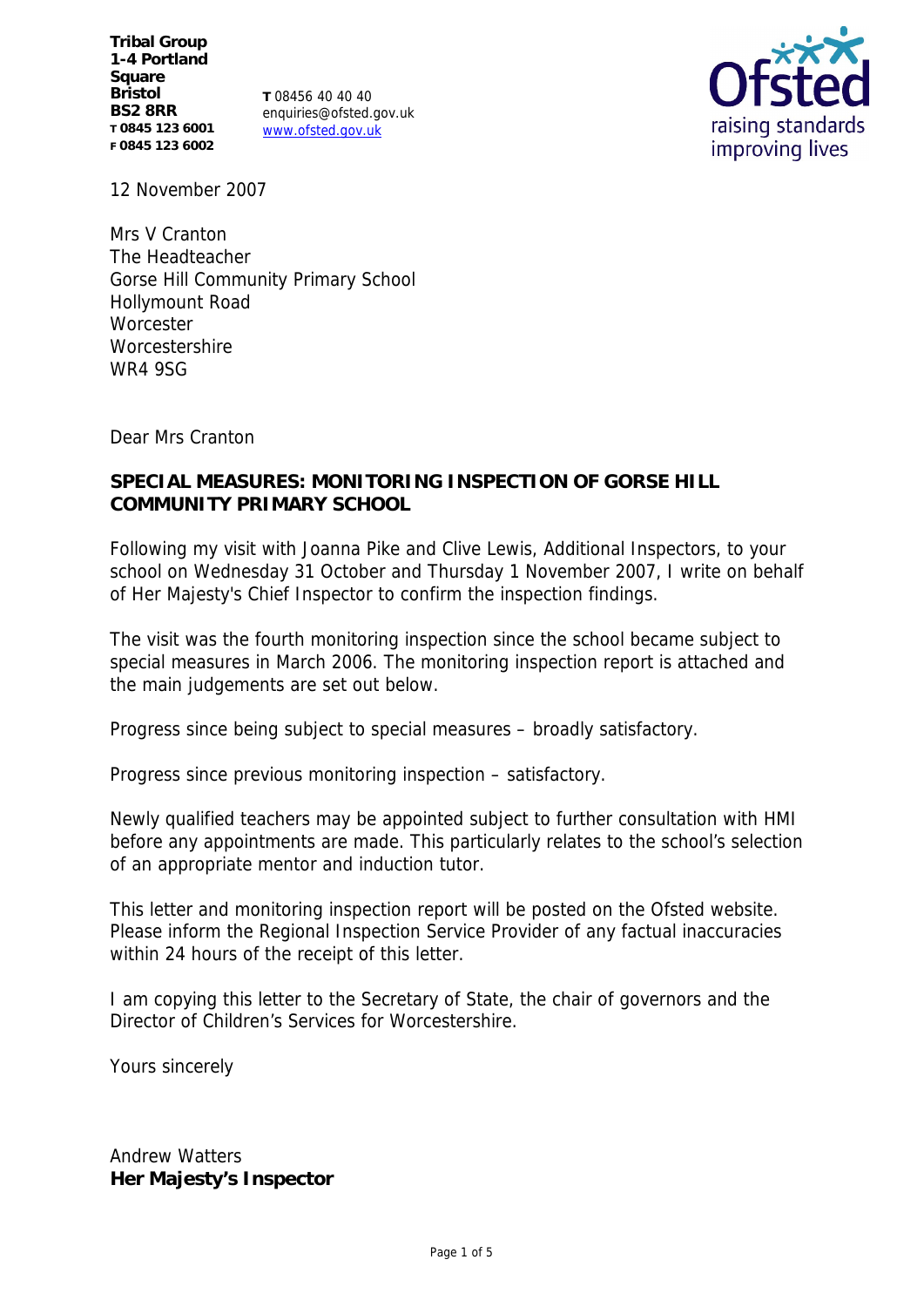

# **SPECIAL MEASURES: MONITORING OF GORSE HILL COMMUNITY PRIMARY SCHOOL**

## **Report from the fourth monitoring inspection: 31 October and 1 November 2007**

## **Evidence**

Inspectors observed the school's work, scrutinised documents, talked with groups of pupils, and met with the headteacher, an assistant headteacher, the special educational needs coordinator, the coordinator for the pupils who speak English as an additional language and the literacy and mathematics coordinators.

#### **Context**

At the end of the summer term 2007 one teacher retired, one resigned and two other teachers left to take up posts in other schools. The governors and headteacher recruited two assistant headteachers and three teachers to start work at the school on 1 September 2007. Subsequently one of the assistant headteachers resigned on 11 September. Three new teaching assistants also joined the school at the beginning of the autumn term 2007 and one other teaching assistant started work at the school on Monday 29 October. The deputy headteacher, who has been absent on long term sick leave, is currently deployed by the local authority (LA) at another school in the county. Another teacher has been seconded to the school as acting deputy headteacher. She joined the school on Monday 29 October.

#### **Achievement and standards**

The results of the 2007 national tests for 11 year olds show that pupils' achievement overall is significantly impeded by their slow progress in English and low standards in writing. Nevertheless, there were encouraging signs in mathematics, where standards in the tests were above the national average and pupils' progress was broadly satisfactory. The 2007 test results for seven year old pupils reflected low standards in reading, writing and mathematics which were below the national average. The school's assessment information for the end of the academic year 2007 shows that in each year group from Year 2 to Year 6 the majority of pupils made satisfactory progress in reading, writing and mathematics. A significant proportion of pupils achieved very well in reading and mathematics. Nevertheless, standards overall remain very low. Just over a third of the pupils in Years 3, 4, 5 and 6 are currently working at the level expected for their age. Standards in writing are extremely low with only 24% reaching the level expected for their age. Standards in handwriting, spelling and sentence structure are poor. A scrutiny of the pupils' books shows that progress in writing is very slow in Years 1, 2 and 3, generally satisfactory in Year 4 and then accelerates in Years 5 and 6.

Progress on the area for improvement identified by the inspection in March 2006: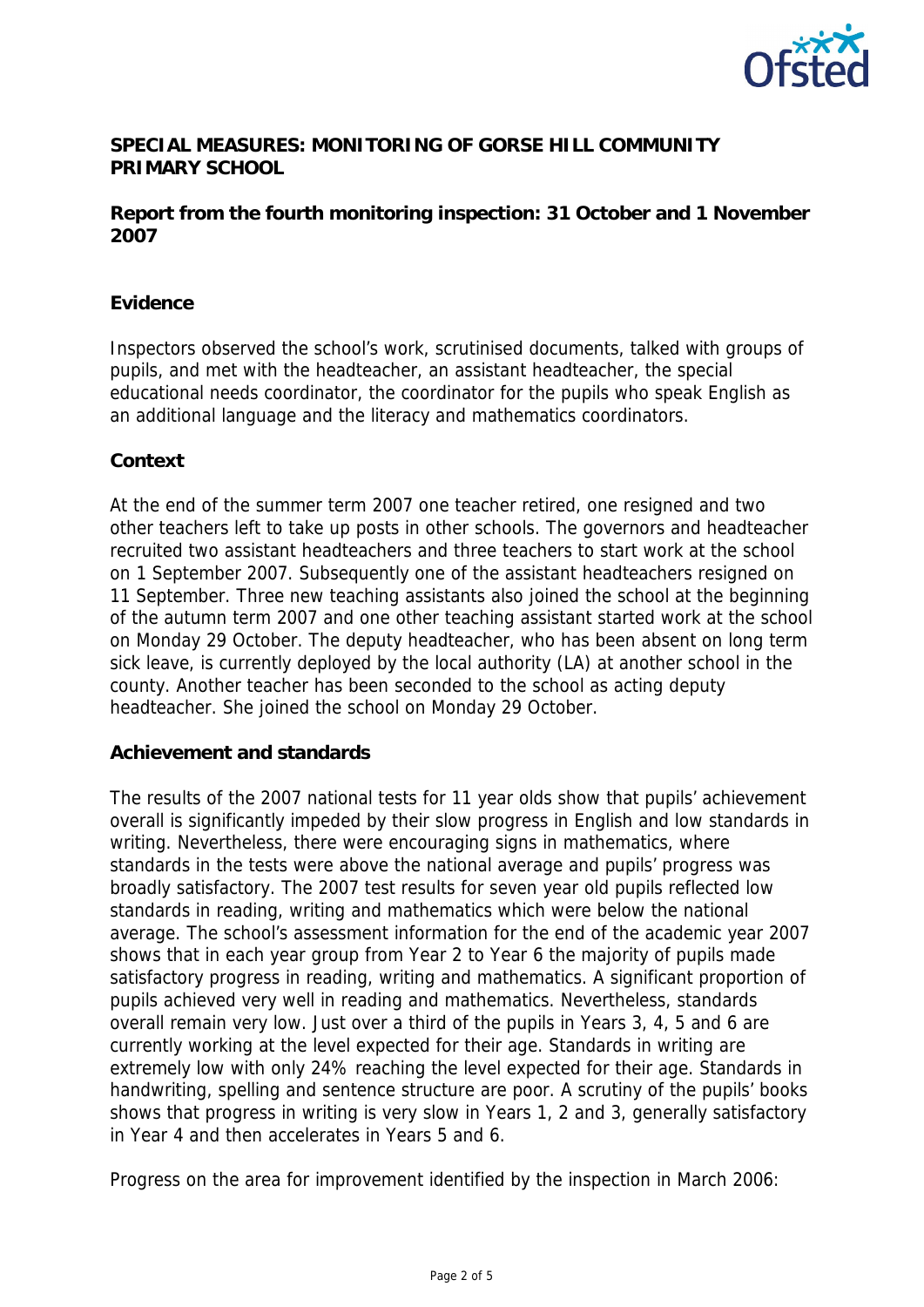

 improve achievement and raise standards in English and mathematics by accelerating the rate of pupils' progress in both subjects – satisfactory progress in mathematics but inadequate progress to raise standards in writing.

**Personal development and well-being**

The pupils' behaviour is satisfactory. Pupils respond well when their work is interesting and challenging, although many are easily distracted and often struggle to sustain concentration. Behaviour around the school, in corridors and on the playground is generally safe and satisfactory.

# **Quality of provision**

The quality of teaching in most lessons is satisfactory. Some of the teaching is good, for example when the pupils' behaviour is managed well and the steps pupils need to take to achieve the learning objective for a lesson are shared and understood; and when opportunities for the pupils to improve their speaking and listening skills are used effectively to help pupils structure their thinking, particularly in Years 5 and 6. However, there is not enough teaching which inspires and challenges the pupils to achieve more. Although teachers are beginning to be more effective in their use of success criteria these are not always translated into step by step sequenced learning tasks to help the pupils achieve success, particularly in writing. Insufficient time is given to showing pupils what they are expected to learn and how they will be supported in their learning. Similarly, there are too many occasions during the pupils' independent activities when pupils quickly lose concentration and are easily distracted. Currently, teachers' assessments in writing are too infrequent, insufficiently rigorous, and not used well enough to inform lesson planning.

The quality of provision for the pupils who speak English as an additional language and for the pupils who have special educational needs is good. The good leadership of the coordinators ensures that these pupils are taught effectively in most lessons and their progress and achievement are carefully monitored and evaluated. Teaching assistants give good support in lessons, helping pupils make sound progress in literacy and numeracy.

Most pupils know their curricular targets in writing, reading and mathematics. This is an improvement since the last inspection. In some year groups, for example in Years 2 and 3, teachers identify the next steps the pupils need to make to achieve their target. However, this is not yet a consistent feature across the school.

The quality of teaching and learning in the Young Explorers Unit, for pupils in Reception and Year 1, has improved and is satisfactory. The Unit is resourced well and there is an attractive and stimulating learning environment. Teachers' planning has improved and is generally satisfactory. However, currently the pupils spend too long choosing unstructured tasks without sufficient good quality adult intervention, supervision and guidance. There is an imbalance in the time allocated to the direct teaching of basic skills and to the pupils' independent activities. As a result their learning is impeded and time is wasted unnecessarily. Many of the pupils do not yet have the social and academic skills to make informed choices or understand what they are expected to learn in free play activities. This leads to pupils wandering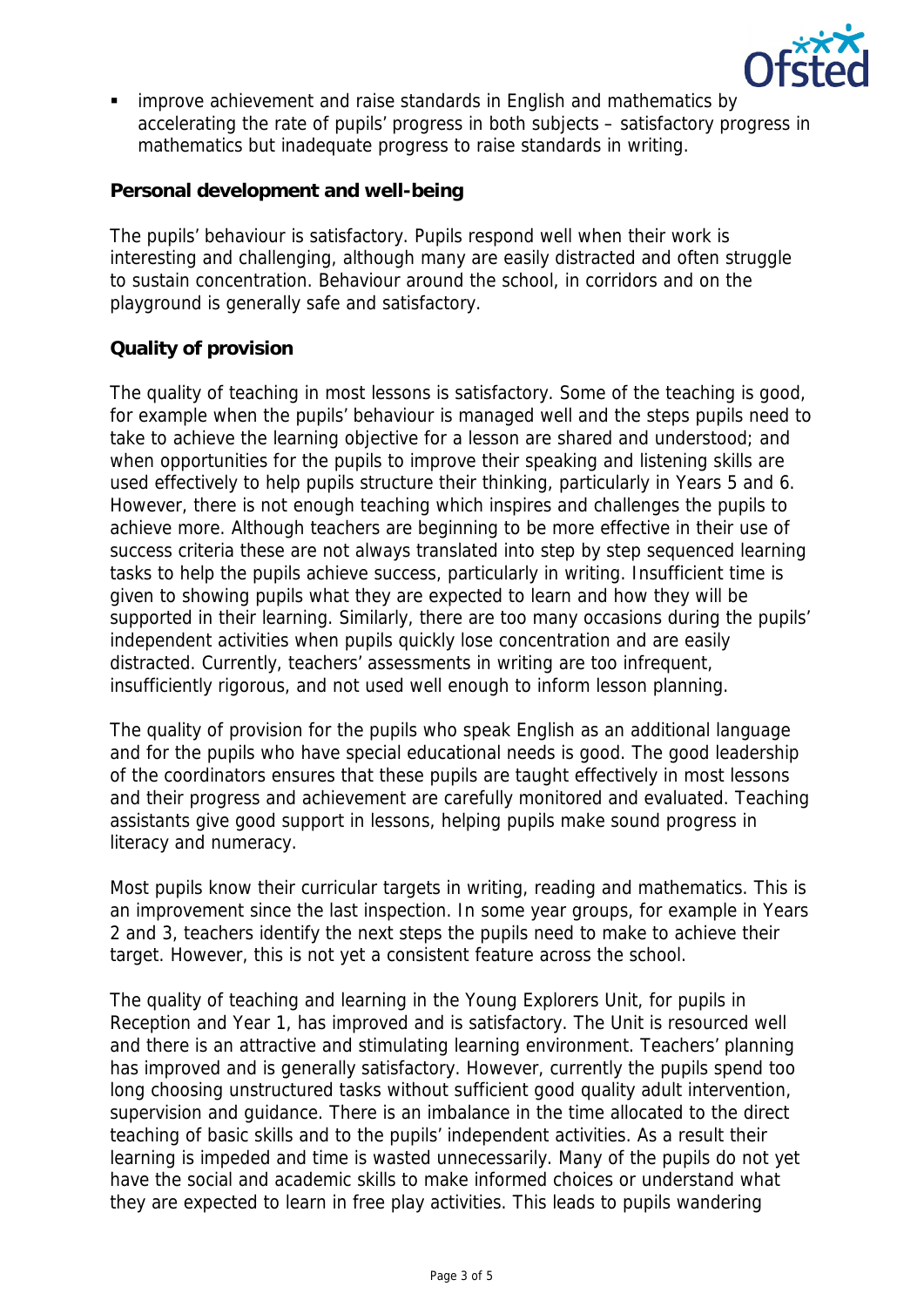

aimlessly both in the classroom and the outdoor area and to occasions where the safety is at risk.

Progress on the area for improvement identified by the inspection in March 2006:

 improve the quality of teaching by requiring all teachers to use assessment information properly to assist their planning and target setting **–** broadly satisfactory.

#### **Leadership and management**

The headteacher has produced a helpful self-evaluation of progress, which identifies what is going well and what still needs to be done to ensure improvements are made in all year groups. There is also a useful development plan which sets out how the school is tackling its key areas for improvement and how the impact of actions will be evaluated in relation to pupils' achievements. These are helpful documents but are not yet sufficiently reflected in actions which are making a strong, sustainable and measurable difference in tackling the school's most pressing priorities. These include, for example, raising standards in writing, improving pupils' attitudes to learning, eliminating incidences of low level disruption in lessons, and ensuring that teaching and learning are consistently good in all year groups. Not enough has been done to identify the key weaknesses in writing and set out a coherent and strategic plan to show how the weaknesses are expected to be eliminated and standards raised. This is a matter of the utmost urgency and should be tackled with a renewed sense of energy and focus.

Improvements have been made to monitoring the quality of teaching and learning. There is a helpful overview of when monitoring activities are to take place and who is responsible for leading them. The written feedback to teachers has improved and review dates for checking progress are clearly identified. Many of the teachers' targets for improvement are helpful and more carefully focused on pupils' learning experiences. However, further work is required to ensure that all senior teachers have a clear understanding of the difference between the pupils' achievement in lessons and the standards they are working at. Similarly, some targets are still too broad and it is not always clear how effective teaching contributes positively to the pupils' progress and their achievements in lessons.

Arrangements for managing and improving the pupils' behaviour and their attitudes are satisfactory. Teachers often show considerable patience and calm when dealing with poor or challenging behaviour. Nevertheless, the school has not yet achieved a sufficiently strong ethos for learning among the majority of pupils and much of the pupils' positive behaviour relies heavily on the visible presence of adults.

Progress on the area for improvement identified by the inspection in March 2006:

 improve the quality of leadership and management by establishing greater rigour in the checks made on teaching and learning to ensure that they are always strongly focused on raising standards – satisfactory.